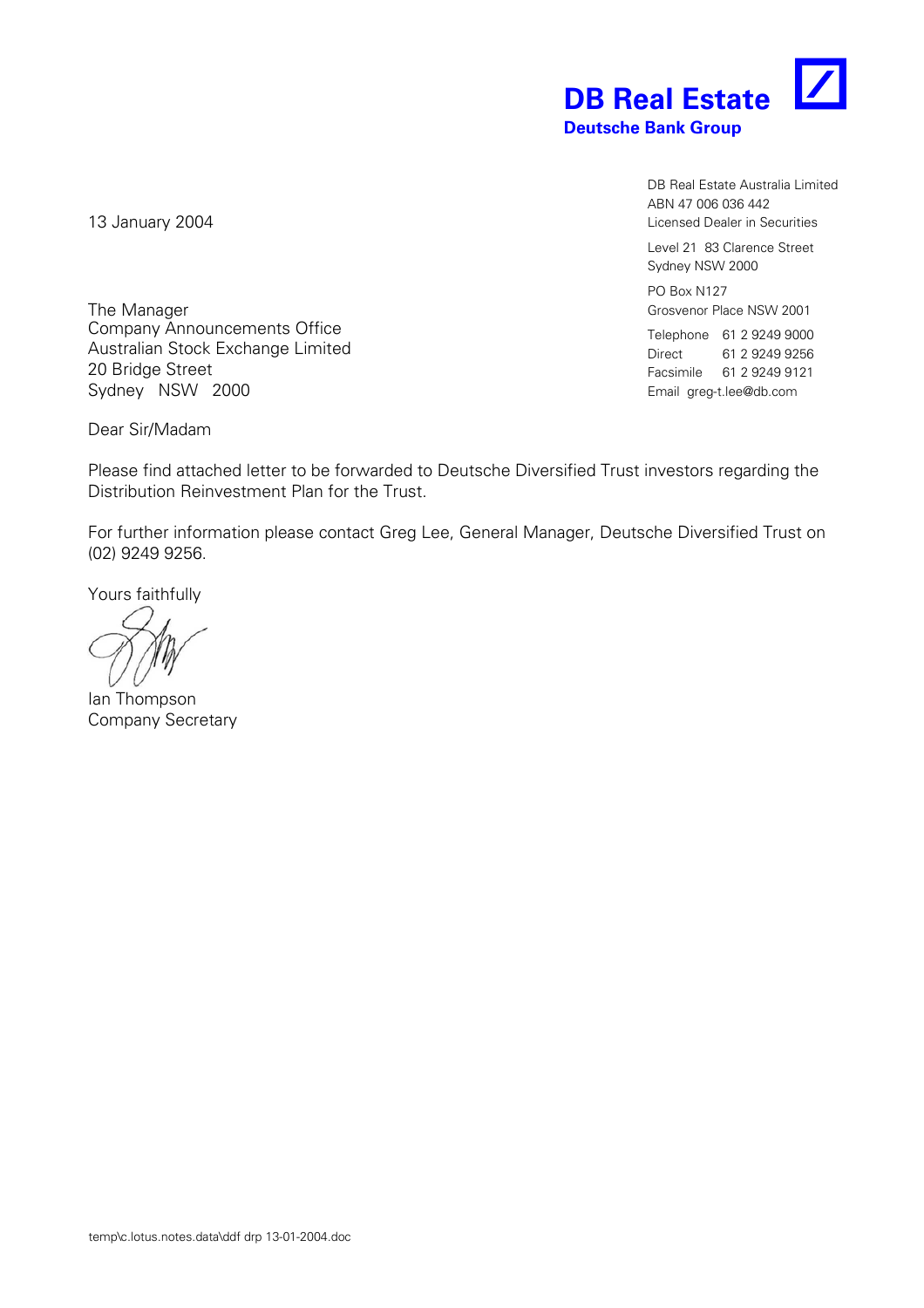

DB Real Estate Australia Limited ABN 47 006 036 442 Licensed Dealer in Securities

Level 21 83 Clarence Street Sydney NSW 2000

PO Box N127 Grosvenor Place NSW 2001

Telephone 61 2 9249 9000 Direct 61 2 9249 9256 Facsimile 61 2 9249 9121 Email greg-t.lee@db.com

12 January 2004

Dear Unitholder

## **DEUTSCHE DIVERSIFIED TRUST (Trust) Distribution Reinvestment Plan (DRP)**

DB Real Estate Australia Limited as Responsible Entity for the Deutsche Diversified Trust wishes to advise Unitholders of changes to the operation of the Trust's Distribution Reinvestment Plan ("**DRP**").

The following summarises the changes made to the DRP.

- Unitholders who wish to participate or vary their participation must advise the Trust Registry by the 20<sup>th</sup> of December, March, June and September, for distributions for these calender quarters (note that these dates can change if we notify the ASX). Notices received after these dates will be applied to the distribution for the subsequent quarter.
- The parameters determining the DRP Issue Price will be advised to the ASX every quarter. These parameters will include the following:
- a) The discount to current market price that will be applied in calculating the DRP Issue Price (the "DRP Discount")
- b) The Pricing Period in relation to which the average market price is to be calculated.
- c) The closing date by which Unit holders must lodge an election to participate or vary their DRP participation if they wish their election to take effect in respect of the current calendar quarter (the "DRP Election Closing Date").

Unitholders are not required to do anything as a result of these changes to the DRP.

However, if you wish to vary your participation or elect to participate in the DRP you can do so by completing the enclosed DRP Election Notice. DRP Election Notices should be forwarded in the reply paid envelope to the Trust Unit Registry. DRP Election Notices received before 5pm Friday, 13 February 2004 apply to the December 2003 quarter distribution. Forms received after that date will apply to subsequent distributions.